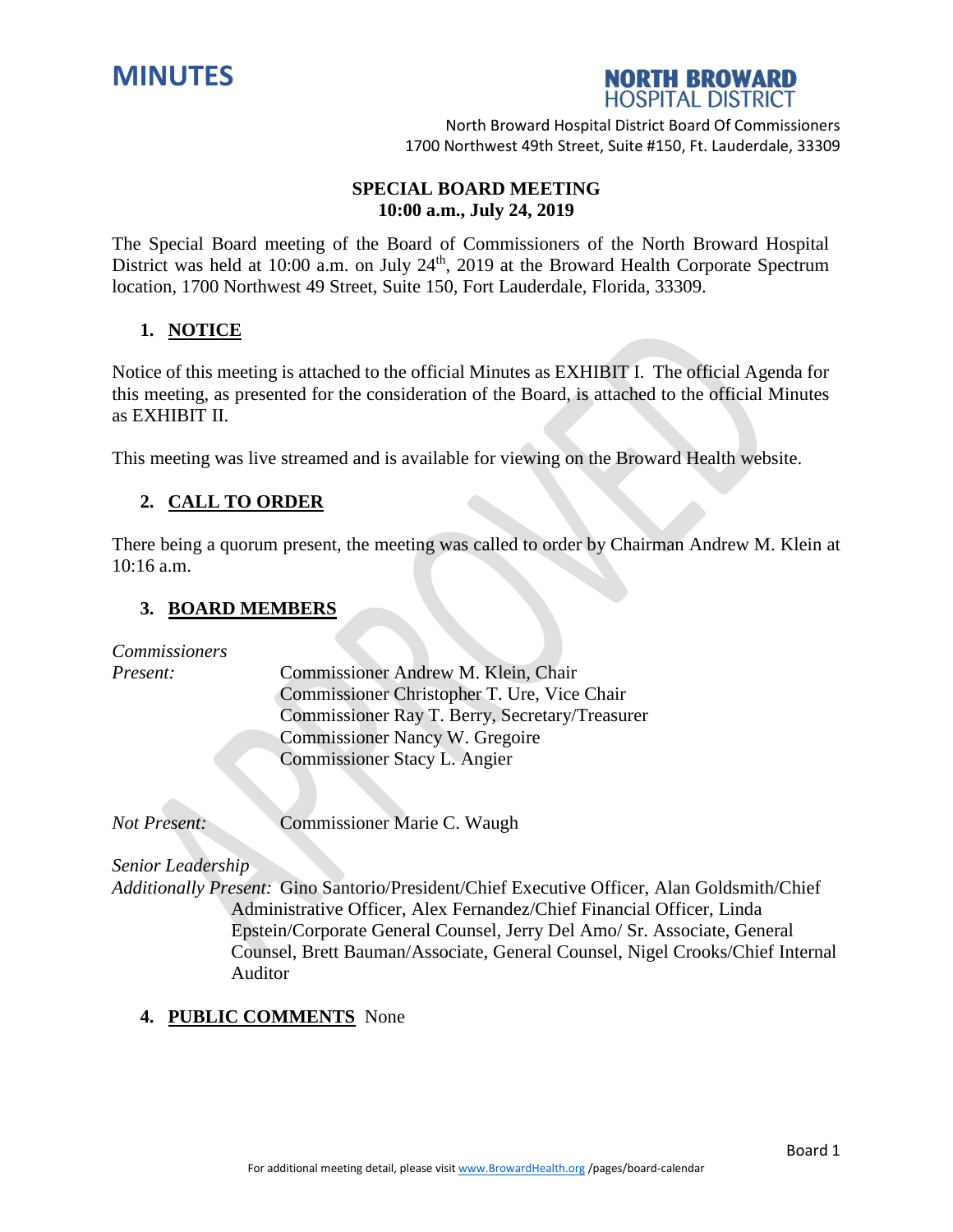



North Broward Hospital District Board Of Commissioners 1700 Northwest 49th Street, Suite #150, Ft. Lauderdale, 33309

### **5**. **TOPIC OF DISCUSSION**

#### **6. MILLAGE RATE AND TAX HEARING**

6.1. 2019 Rolled Back Millage Rate

Mr. Fernandez, Chief Financial Officer, informed the board that three actionable items needed to occur to comply with provisions provided by the property appraiser.

**MOTION** It was *moved* by Commissioner Angier, *seconded* by Commissioner Ure**,** that:

## **THE BOARD OF COMMISSIONERS OF THE NORTH BROWARD HOSPITAL DISTRICT SHOULD BY APPROPRIATE MOTION DETERMINE THE ROLL-BACK MILLAGE RATE FOR 2019 IS 1.0324.**

**Motion** *carried* unanimously.

#### 6.2. Adoption of Proposed 2019 Millage Rate

**MOTION** It was *moved* by Commissioner Gregoire, *seconded* by Commissioner Ure, that:

# **UPON STATUTORY REQUIREMENTS AND PROCESS CRITERIA, THE NORTH BROWARD HOSPITAL DISTRICT SETS THE PROPOSED MILLAGE RATE FOR 2019 AT 1.0324.**

Motion *carried* unanimously

6.3. Setting of Date, Time and Place of First and Second Tax Hearings

Mr. Fernandez listed requirements within the times and dates established for the first and final tax hearings.

**MOTION** It was *moved* by Commissioner Angier, *seconded* by Commissioner Gregoire that:

**UPON STATUTORY REQUIRMENTS AND REQUISITE TIMELINES, THE NORTH BROWARD HOSPITAL DISTRICT ADVISES THAT THE FOLLOWING DATES, TIMES AND PLACES BE USED TO HOLD THE 2019 TRIM PUBLIC HEARINGS:**

**A) FIRST HEARING- WEDNESDAY, SEPTEMBER 11, 2019 AT 5:30 P.M. AT BROWARD HEALTH CORPORATE SPECTRUM LOCATION: 1700 NORTHWEST 49 STREET, FORT LAUDERDALE, FLORIDA, 33309,**